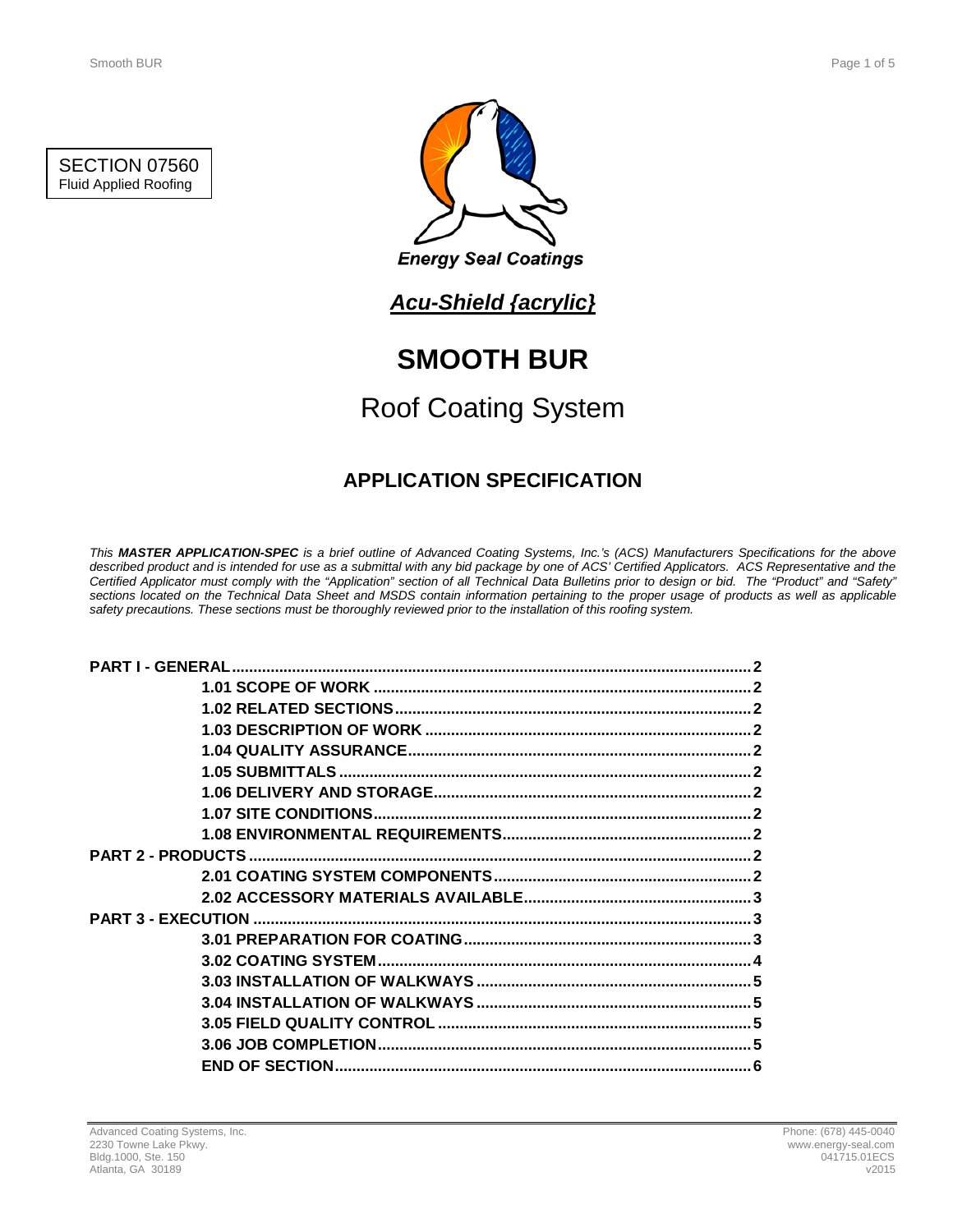#### **PART I - GENERAL**

#### **1.1 1.01 SCOPE OF WORK**

A. Furnish all labor, materials, tools and equipment necessary for the installation of Energy Seal Coatings<sup>®</sup> including accessory items subject to the general **1.07 SITE CONDITIONS** provisions of the contract.

#### **1.2 1.02 RELATED SECTIONS**

A. See: Warranty Request Form, Warranty Example, Technical Data Sheets, & MSDS

#### **1.3 1.03 DESCRIPTION OF WORK**

- A. Entire roof system to be restored.
- B. Gutters to be rust-proofed and/or waterproofed (optional).
- C. Mechanical equipment, vents and ductwork to be rustproofed and/or waterproofed (optional).
- D. Skylights may be sealed and/or waterproofed (optional).
- E. Adjoining walls and copings to be waterproofed (optional).

#### **1.4 1.04 QUALITY ASSURANCE**

- A. ACS Ten (10) Year Warranty covering material shall be issued within thirty (30) days of final payment.
- B. This roofing system must be installed by an Authorized Roofing Applicator in compliance with written Application Specifications as approved by ACS Technical Services. There must be no deviations without the **PRIOR WRITTEN APPROVAL** of ACS Technical Services. Upon completion of the installation, an inspection will be conducted by a ACS Representative to ascertain that the roofing system has been installed according to ACS published Master Application Specifications and details applicable at the time of bid.
- C. Provide written proof of required licenses, insurance and permits prior to job start-up.
- D. Provide copy of Approved ACS Warranty Request Form Application, submitted by the Contractor.

#### **1.5 1.05 SUBMITTALS**

- A. Samples (optional): Provide two (2) 1"x 2" (2.5cm x 5.0cm) samples of the system to be installed. 5.0cm) samples of the system to be installed.
- B. Installation Procedures: Submit additional and specific **2.1 2.01 COATING SYSTEM COMPONENTS** procedures unique to the project by addendum.
- C. Product Data: Submit all product data with physical properties, requirements for preparation, limitations and application rates.

#### **1.6 1.06 DELIVERY AND STORAGE**

- A. Deliver coating materials and accessories in manufacturer's original protective containers with labels intact and legible. Comply with manufacturer's published instructions for storage and handling.
- B. Store materials in dry protected areas and on clean raised platforms with securely anchored weather protective covering.
- C. Store flammable products away from spark or open flame.
- D. Store coating materials at a minimum of 50°F (10°C) prior to use or as otherwise recommended by the manufacturer. Protect materials from freezing. Protect

materials from prolonged exposure to temperatures exceeding 105°F (40.6°C).

E. Contaminated and Damaged Materials: Remove damaged or contaminated materials from site and dispose of in accordance with local, State and Federal regulations.

- A. EXAMINATION OF EXISTING CONDITIONS: Contractor shall examine substrate for conditions that might detrimentally affect the application of Energy Seal Coatings<sup>®</sup> and shall report all unsatisfactory conditions to ACS and will not proceed until these conditions have been corrected.
- B. ALL WARRANTIES REQUIRE AN INFRARED SCAN AND THE REPLACEMENT OF ALL WET ROOFING MATERIALS, PRIOR TO SYSTEM APPLICATION.
- C. Commencing work implies acceptance of existing condition, by contractor, as satisfactory to the outcome of this work.
- D. Air intake vents, blowers, air conditioning units and evaporative coolers shall be disconnected or otherwise modified to prevent fumes from entering into the building or from contaminating the roof surface with condensate water or exhaust gases.

#### **1.8 1.08 ENVIRONMENTAL REQUIREMENTS**

- A. Proceed with coating work only when weather conditions comply with ACS recommendations and other current published data and MSDS information. Do not exceed temperature limitations recommended by ACS.
- B. Owner may occupy the premises during the entire period of the roof retrofit. Cooperate with Owner's Representative during application operations to minimize conflict, and to facilitate continued use of the facility.
- C. Coordinate scheduling with the Owner in order to relocate or protect vehicles, building occupants and building contents from damage during application operations.

#### **2 PART 2 - PRODUCTS**

- A. Approved Manufacturer
	- 1. Energy Seal Coatings<sup>®</sup> by ACS
	- 2. Approved Equal
	- 3. See Product Data Sheet for specific details.
- B. Acrylic: (Acu-Shield™)
	- 1. **[Acu-Shield](http://www.energy-seal.com/UserDyn/ACS/pdfs/acu-shield.pdf)**™ is a single component, water-based, 100% acrylic elastomeric coating.

| <b>PHYSICAL</b>                 | <b>TYPICAL VALUE</b> |
|---------------------------------|----------------------|
| <b>PROPERTY</b>                 |                      |
| <b>Tensile Strength</b>         | 254 psi min.         |
| Elongation                      | 465 %                |
| Viscosity                       | 115-120 KU           |
| Solar Reflectance               | 0.89                 |
| <b>Thermal Emittance</b>        | 0.89                 |
| SRI<br>(solar reflective index) | 113                  |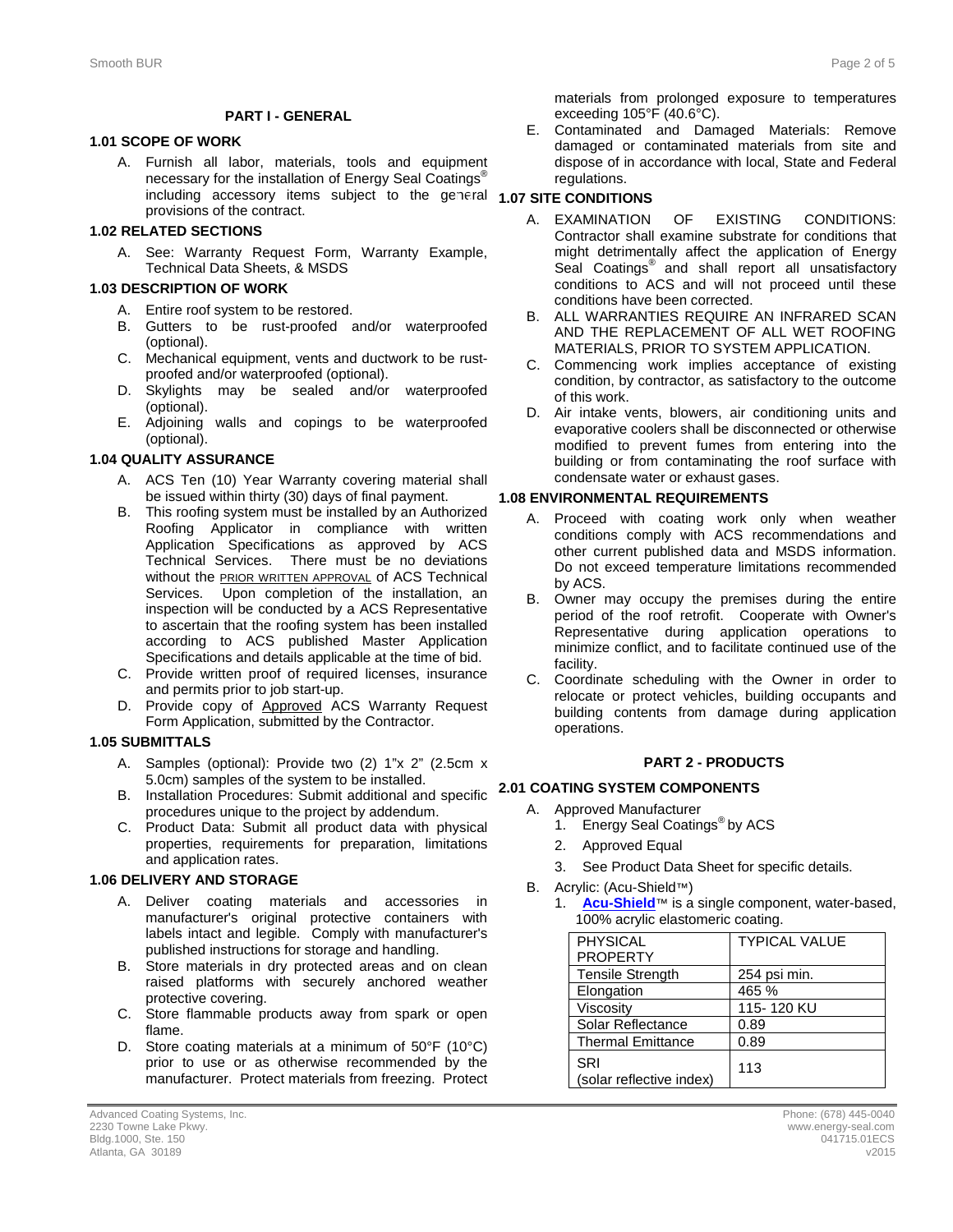- C. Recommended coating for tropical environments such as Florida, Hawaii and the Caribbean: Acu-Shield: T™
	- 1. **[Acu-Shield:T](http://www.energy-seal.com/UserDyn/ACS/pdfs/acu-shield-t.pdf)**™ is a single component, waterbased, 100% acrylic elastomeric coating.

| <b>TYPICAL VALUE</b> |
|----------------------|
|                      |
| 254 psi min.         |
| 465 %                |
| 115-120 KU           |
| 65%                  |
| 51%                  |
| Zero Growth          |
|                      |

### **2.2 2.02 ACCESSORY MATERIALS AVAILABLE**

#### A. **[Acu-Wash](http://www.energy-seal.com/UserDyn/ACS/pdfs/acu-wash.pdf)™:**

A pre-treatment water-soluble detergent surfactant recommended for cleaning surfaces which are to be coated with Energy Seal Coatings® products.

**B. [Acu-Prime](http://www.energy-seal.com/UserDyn/ACS/pdfs/acu-prime%20all.pdf) All**™:

A fast drying, water-based, multi-purpose primer that is to be used as a primer coat for non-metallic surfaces.

C. **[Acu-Caulk:BG](http://www.energy-seal.com/UserDyn/ACS/pdfs/acu-caulk_bg.pdf)** 

A 100% acrylic elastomeric brush grade caulk used as a patching material for filling and patching cracks, joints and seams.

D. **[Acu-Fabric](http://www.energy-seal.com/UserDyn/ACS/pdfs/acu-fabric-sb.pdf)**™:

A stitch-bonded polyester fabric that comes in varying widths used in conjunction with Acu-Tac™ and/or Acu-Caulk:BGTM to create a fully adhered fabric reinforced waterproof system for flat and pitched roofs.

E. **[Acu-Caulk:FG](http://www.energy-seal.com/UserDyn/ACS/pdfs/acu-caulk_fg.pdf)**TM:

A fiber reinforced, acrylic elastomeric, flashing grade caulk. It is formulated to seal cracks and gaps ranging from 1/32 - 1/4" (.8mm - 6.3mm) with limited or no shrinkage.

F. **[Acu-Tape](http://www.energy-seal.com/UserDyn/ACS/pdfs/acu-tape.pdf)**TM:

A pressure sensitive, roof repair and seam sealing tape for all types of surfaces.

### **3 PART 3 - EXECUTION**

### **3.1 3.01 PREPARATION FOR COATING**

- A. Adhesion test:
	- 1. **Prior to commencing this specification, an ADHESION TEST PATCH must be applied and evaluated after the roof has been properly cleaned.**
- B. Cleaning:
	- 1. Apply Acu-WashTM using a hand-pump, compression type sprayer, or pressure washing equipment at the rate of 500 sq.ft.  $(46m^2)$  per gallon (3.7 liter).
	- 2. When using a hand-pump sprayer, adjust nozzle to achieve a uniform spray pattern with a 3 to 4 foot (91cm – 122 cm) arc.
	- 3. When using pressure washing equipment, use injector hose with a 40° fan angle tip. Care should be taken to prevent the Hypalon from being damaged during cleaning.
	- 4. Use concentrated chlorine solution to treat areas of

mildew, fungus or algae.

- 5. After procedures "1" through "4" above, care should be taken to thoroughly rinse the area with clean water and to flush all residue from the roof surface. Allow the roof to dry completely before proceeding with priming or coating.
- C. Wet Roofing Replacement
	- 1. Locate and remove all wet insulation. Replace BUR system or rebuild with an approved BUR system.
- D. Repair of Splits, Cuts:
	- 1. Apply a basecoat of Acu-Caulk: BG™, a minimum of 4" (10.1cm) on either side of the split, at a rate of 1.5-2.0 gallons/100 sq.ft.  $(5.6 - 7.5$ liter/ 9.29m<sup>2</sup>).
	- 2. Embed a piece of 4" (10.1cm) Acu-Fabric™ stitchbonded polyester fabric into wet Acu-Caulk: BG™.
	- 3. Apply a top coat of Acu-Caulk:BG™ at a rate of 1.5-2.0 gallon/100 sq.ft.  $(5.6 - 7.5$ liter/ 9.29m<sup>2</sup>) over the Acu-Fabric<sup>™</sup> a minimum of 2" (5.0cm) beyond the edge of the fabric.
- E. Blisters:
	- 1. Open blisters making an X-cut and fold back the sections.
	- 2. Allow blister repair area to dry before proceeding.
	- 3. Apply the Acu-Caulk: $BG^{\mathsf{TM}}$  to the inside of the exposed area at a rate of 1.5 gallons/100 sq.ft.  $(5.6$ liter/  $9.29m<sup>2</sup>)$  [24 wet mils thickness]. Replace the flaps of the blister and secure with screws and plates.
	- 4. Apply Acu-Caulk:BGTM basecoat to the area a minimum of 12" beyond repair at a rate of 1.5-2.0 gallons/100 sq.ft.  $(5.6$ -7.5liter/  $9.29m^2$ ) and embed strips of Acu-Fabric™ stitch-bonded polyester fabric 9" beyond the blister area.
	- 5. Apply a top coat of Acu-Caulk: BG™, at a rate of 1.5-2.0 gallon/100 sq.ft.  $(5.6 - 7.5$ liter/  $9.29m<sup>2</sup>)$  over the Acu-FabricTM, a minimum of " (5.0cm) beyond the edge of the fabric.
- F. Copings Cap:
	- 1. Repair all joints as follows and coat the coping cap.
	- a) Remove all loose joint sealant and fill joint with Acu-Caulk:BGTM or Acu-Caulk:FGTM.
	- b) Embed 4" (10.1cm) Acu-Fabric™ in Acu-Caulk:BGTM centered over joint.
	- c) Alternate to above: Seal entire joints with a 3" width of Acu-Tape<sup>™</sup>.
	- 2. Coating Coping Caps:
	- a) Prime concrete caps with Acu-Prime All<sup>™</sup> at  $\frac{1}{2}$ gallon/100 sq.ft.  $(1.89$ liter/  $9.29$ m<sup>2</sup>).
	- b) Coat entire coping cap with 2 coats of the Acu-Shield™ at 1.0 gallon/100 sq.ft. (3.7liter/ 9.29 $m^2$ ) per coat.
- G. Drains:
	- 1. Remove the existing clamping ring and clean the bowl and ring. Remove existing roofing material from the drain to provide a clean substrate.
	- 2. Repair the substrate around drain to provide a smooth transition from the Smooth BUR into the roof drain.
	- 3. When using Acu-Caulk:BG™ and Acu-Fabric™ system, extend the Acu-Fabric™ and Acu-Caulk:BGTM into the drain bowl, make sure the Acu- $Fabric<sup>TM</sup>$  is smooth and wrinkle free and then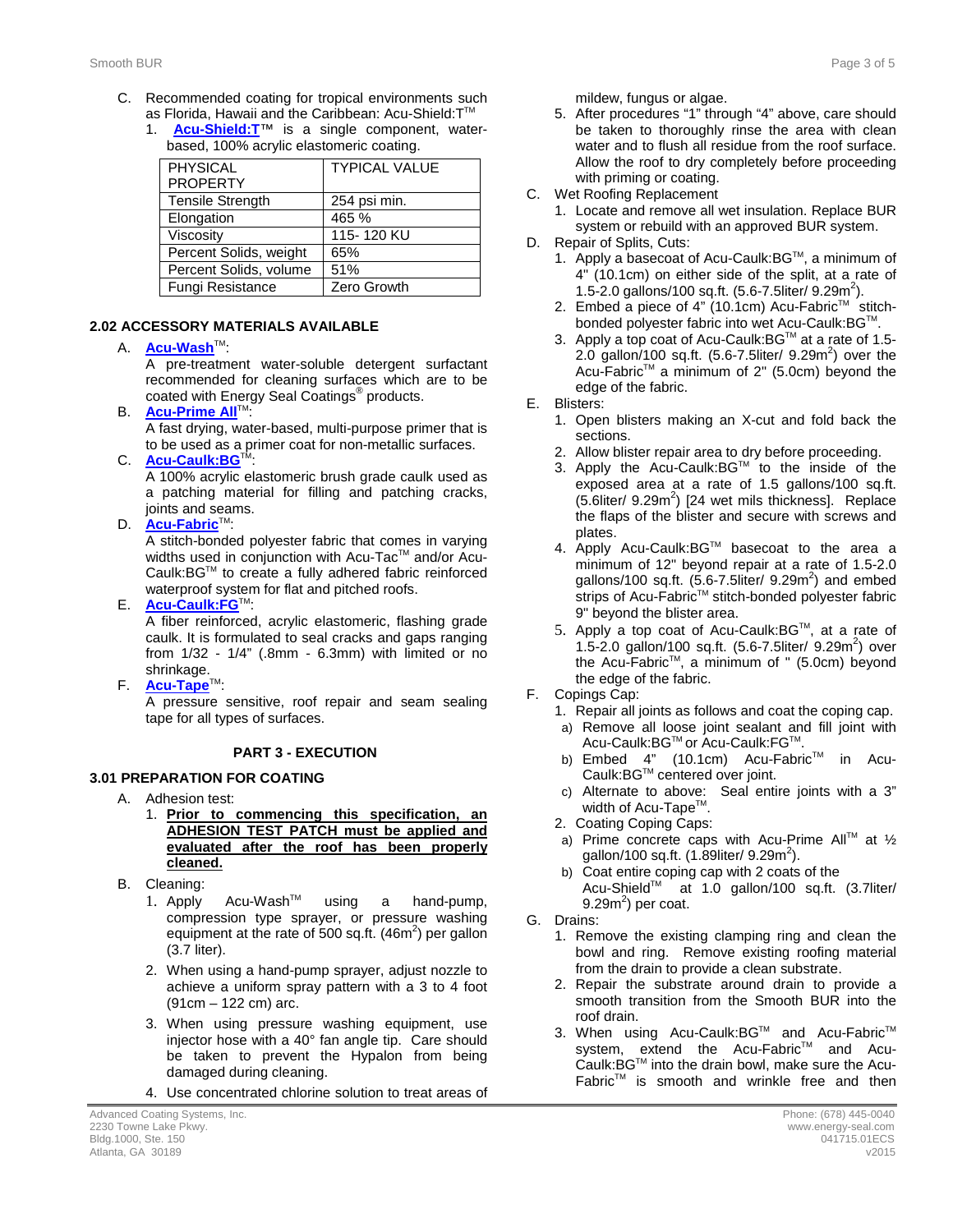replace clamping ring.

- 4. When using Acu-Tape™, extend the Acu-Tape™ into the drain bowl, make sure the Acu-Tape<sup>TM</sup> is smooth and wrinkle free and then replace clamping ring.
- H. Flashings:
	- 1. Polyester Reinforced Repair:
		- a) Apply Acu-Caulk:BG™ at a rate of 1.5-2.0 gallons/100 sq.ft.  $(5.6 - 7.5$ liter/ 9.29m<sup>2</sup>) a minimum of 2" (5.0cm) beyond either side of the flashing. Embed Acu-FabricTM in wet base coat of Acu-Caulk: BG™.
		- b) Apply an additional application of Acu-Caulk: BG™ basecoat at a rate of 1.5-2.0 gallons/100 sq.ft.  $(5.6$ -7.5liter/  $9.29m^2$ ) over the Acu-Fabric<sup>TM</sup> polyester liner minimum 2" (5.0cm) beyond and feather edges of coating.
	- 2. Mastic: Weathered but solid flashings, around projections, machine legs, sign posts, guide wire straps, inside and outside corners, and all terminations may be flashed using Acu-Caulk: FG™. The mastic may also be used to create cants and as a joint filler.
- I. Priming:
	- 1. Apply Acu-Prime AllTM prior to the application of Acu-Shield™ directly to asphalt or mod-bit surfaces. Contact ACS for application recommendations.
	- 2. Acu-Prime All™:

| Surface                      | Primer         | Coverage                           |
|------------------------------|----------------|------------------------------------|
| Smooth<br>Modified           | Acu-Prime All™ | 150-200 sq.ft. /gal                |
|                              |                | 13.8-19.6m <sup>2</sup> / 3.7liter |
| Granulated<br>Acu-Prime All™ |                | 100-150 sq.ft. /gal                |
| Modified                     |                | 9.29-13.9m <sup>2</sup> / 3.7liter |

3. Surface age and porosity will have a direct effect on application rates. Contractor is responsible to make sure surface is properly primed prior to the application of the Coating System .

#### **3.2 3.02 COATING SYSTEM**

- A. General:
	- 1. Do not apply coating when moisture is present on the substrate (or under substrate) or if rain is expected before coating properly cures.
	- 2. Wind barriers shall be used if wind conditions could affect the quality of the material being applied.
	- 3. Acu-Shield™ must cover all surfaces completely. An extra pass of Acu-Shield™ material may be required at all edges, penetrations, and vertical surfaces such as parapet walls.
	- 4. **Base and finish coats of Acu-Shield**TM **must be applied perpendicular to each other.**
	- 5. Basecoat and primer shall be allowed to cure **3.3 3.03 PONDING WATER** before proceeding with subsequent applications.
	- 6. All coating and primers shall be coated within recommended time period. If application is delayed beyond that time, consult ACS for primer recommendations.
- 7. No traffic shall be permitted on the coated roof surface for a minimum of 3 days. Damage to the surface by other trades shall not be the responsibility of the roofing contractor.
- B. Manual Application of Acu-Shield™ as both base & finish coat:
	- 1. As a basecoat; pour 1 gallon (3.7 liter) of Acu-ShieldTM onto roof in a narrow pass for approximately 15 feet (4.5m) long and spread approximately 5 feet (1.5m) wide using a 22 mil Wooster Roller Gauge $^{\text{\tiny{\textsf{TM}}}}$  with a 3/16" (4.7mm) short nap 18" (45cm) roller. The minimum application rate of 1.25 gal/100 sq.ft.  $(4.7 \text{ liter/ } 9.29 \text{ m}^2)$  per coat.
	- 2. Repeat steps "B.1" above as the finish coat. Apply finish coat perpendicular to the basecoat.

Application rates of the basecoat and the final coat must be checked periodically to assure proper coating thickness. This shall be done using a wet film gauge, checking film thickness every 500 sq.ft. (46m<sup>2</sup>) during application. Wet film thickness should be no less than 20 mil per coat.

- C. Spray Application of Acu-Shield™ as both a base & finish coat:
	- 1. Spray basecoat of Acu-Shield™ at minimum rate of 1.25 gal/100 sq.ft.  $(4.7 \text{ liter/ } 9.29 \text{ m}^2)$ . Each pass shall overlap the previous pass to insure complete coverage. Contractor needs to figure losses due to surface texture, increasing estimated material requirements, if needed.
	- 2. Spray finish coat of Acu-Shield™ **perpendicular to the basecoat** at a minimum rate of 1.25 gal/100 sq.ft.  $(4.7$  liter/ 9.29 m<sup>2</sup>). Each pass shall overlap the previous pass to insure complete coverage.
	- 3. Pay special attention to overspray, which can texture or discolor adjoining finished sections. Wind direction should conduct overspray away from finished roofing surfaces.

Application rates of the basecoat and the final coat must be checked periodically to assure proper coating thickness. This shall be done using a wet film gauge, checking film thickness every 500 sq.ft.  $(46m^2)$  during application. Wet film thickness should be no less than 20 mil per coat.

Contactor should estimate coating requirements based on actual experience and they need to figure losses due to applicator proficiency, surface texture, wind, waste, and other factors. Additional material over and above the original estimate may be required.

**NOTE: The recommended gallons for minimum mil thickness is a guideline and should be verified by the contractor to ensure that the minimum mil thickness is applied to the roof surface.** 

1. As defined by the National Roofing Contractors Association (NRCA), ponding water is water "that remains on a roof surface longer than 48 hours after the termination of the most recent rain event."